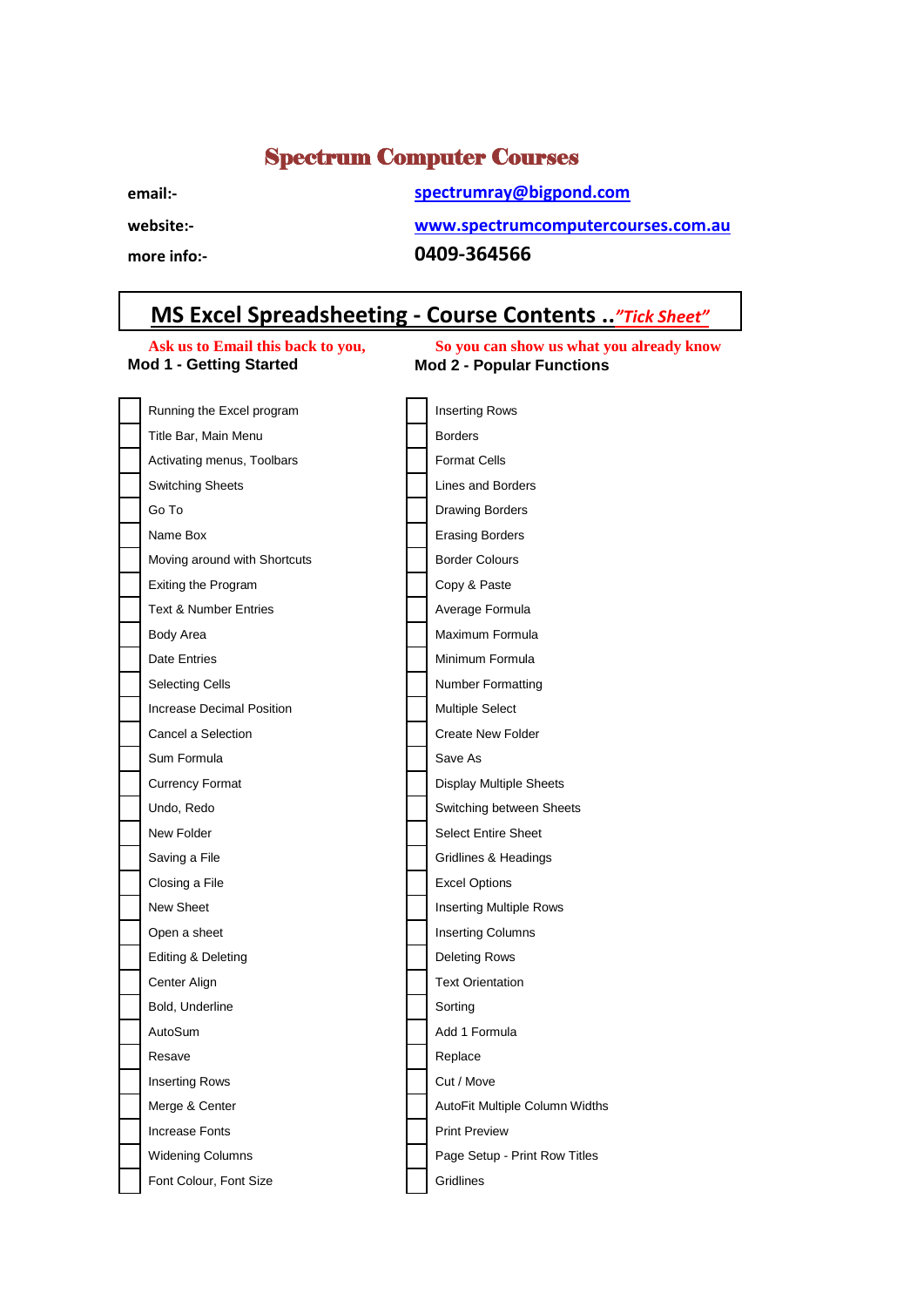| Multiply, Subtract, Divide, Add | Row and Column Headings           |
|---------------------------------|-----------------------------------|
| Show Formulas                   | Margins                           |
| <b>Remove Decimal Position</b>  | Landscape                         |
| Save File to Another name       | <b>Headers and Footers</b>        |
| Switching between Files         | Printing                          |
| Arrange Windows Side by Side    | Absolute Referencing              |
| <b>Print Preview</b>            | <b>Print Areas</b>                |
| Margins                         | <b>Hide Columns</b>               |
| Zoom                            | <b>Selecting Multiple Areas</b>   |
| Divide Formula                  | <b>Password Protection</b>        |
| Arrange Windows                 | Normal View                       |
| Column Width                    | <b>Today Formula</b>              |
| Fonts, Fill Color               | Date Formats                      |
| <b>Borders</b>                  | <b>Selecting Multiple Columns</b> |
| Page Setup                      | Percentage Formats                |
| Selecting an Entire Sheet       | <b>Freeze Panes</b>               |
| Lines & Borders                 | Show Formulas                     |
| Page Setup                      | <b>Inserting Sheets</b>           |
| Using Excel as a Calculator     | <b>Inserting Comments</b>         |
| Decrease Decimal                | <b>Editing Comments</b>           |
| <b>Brackets</b>                 | <b>Customise Sort</b>             |
| <b>Text Wrap</b>                | Sorting Levels                    |
| Comma Format                    | <b>Filters</b>                    |
| Selecting an Entire Row, Column | <b>Filter Expressions</b>         |
| Row Height                      | <b>Clear Filters</b>              |
| Percentage                      |                                   |